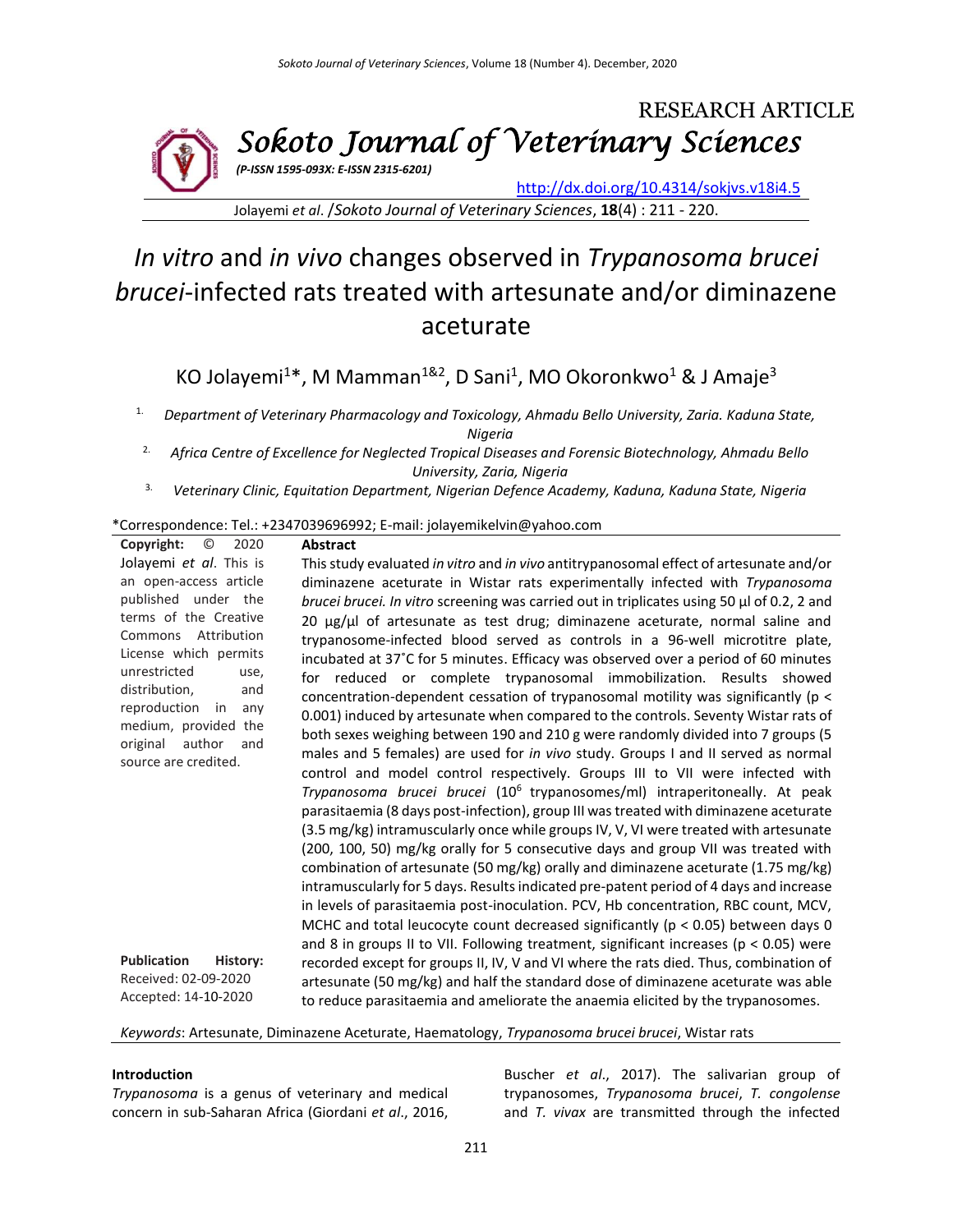saliva of the tsetse fly vector (*Glossina* spp.). The most studied of the salivarian trypanosomes *is T. brucei*, with subspecies *T. b. gambiense* and *T. b. rhodesiense*  being the causative agents of human African trypanosomosis (HAT) (Rotureau & Van Den, 2013; Silvester *et al*., 2018). Trypanosomosis is an enfeebling disease characterized majorly by anaemia (Stijlemans *et al*., 2018). Currently, there is no effective vaccine against trypanosomosis because trypanosomes possess variant surface glycoprotein which enables them evade the immune system (Onyilagha & Uzonna, 2019). The available means of control involves tsetse (*Glossina*) control, chemoprophylaxis, chemotherapy and use of trypanotolerant livestock breeds (Giordani *et al*., 2016). Artesunate (ARTS) is a derivative of artemisinin; a sesquiterpene lactone endoperoxide isolated from *Artemisia annua*, a herb long-employed in traditional Chinese medicine to remedy fevers (Heller, 2019). Artesunate, also known as dihydroartemisinin-12-α-succinate, is a potent, semisynthetic antimalarial compound (Chekem & Wierucki, 2006). Artesunate has improved solubility, absorption and pharmacokinetics (Li *et al.*, 1998). These allow it to be recommended as an oral, rectal, intramuscular and intravenous medication for uncomplicated and severe malaria (Barnes *et al*., 2004). Artesunate has a short half-life of between 20 and 45 minutes by oral route (Morris *et al*., 2011) and is metabolized through esterase-catalyzed hydrolysis within this short time to dihydroartemisinin, which is the active metabolite responsible for its antimalarial activity (Teja-Isavadharm *et al*., 2001; Gautam *et al.*, 2009). The genus *Trypanosoma* and *Plasmodium* are both protozoan parasites known to affect man. This study was channeled towards investigating the *in vitro* antitrypanosomal effect and efficacy of artesunate alone and its combination with diminazene aceturate in the treatment of Wistar rats experimentally infected with *T. b. brucei.*

## **Materials and Methods**

#### *Ethical approval*

Ethical approval was obtained from the Ahmadu Bello University Committee on Animal Use and Care (ABUCAUC) with the approval number ABUCAUC/2020/047.

#### *Drug acquisition, source and preparation*

Analytical grade of artesunate was sourced from Abcam Plc Cambridge, United Kingdom with CAS number - 88495-63-0. Diminazene aceturate (DA) was acquired from Livestock Pharma Arendonk, Belgium with batch number-DG/094/18.

### *Source of parasite*

*T. b. brucei* was obtained from blood sample collected via the jugular vein of a trypanosome infected cattle in Bukuru, Jos, Plateau State. The parasite was confirmed using microscopic and molecular (polymerase chain reaction) techniques. It was further maintained in the laboratory by continuous passage in rats until required. Each cycle of passage was carried out when parasitaemia was in the range of 35-40 parasites per field, which corresponded to an interval of 6 days post infection.

## *Determination of parasitaemia*

From day 1 post infection (PI) and throughout the course of the experiment, blood was collected directly from the tail pre-sterilized with methylated spirit unto a clean glass slide and covered with cover slip. The wet mount was viewed under the light microscope at  $\times$  40 magnification to monitor and score parasitaemia according to the rapid matching method described by Herbert and Lumsden (1976).

## *Experimental animals*

Seventy adult Wistar rats (35 male and 35 female), weighing between 190 and 210 g were used for the experiment. The animals were obtained from the animal house of the Department of Veterinary Pharmacology and Toxicology, Ahmadu Bello University, Zaria, Nigeria. They were kept in metal cages under room temperature and were allowed to acclimatize for two weeks before commencing the study. They were given free access to commercial rat chow (Chukun Feed ®: Crude protein, Fat, Fiber, Calcium, Phosphorous, Metabolized Energy) and water *ad libitum*.

## *Infection of experimental animals*

The infected blood was collected from a donor rat at peak parasitaemia and diluted with physiological saline. About  $1.0 \times 10^6$  parasites in 0.2 ml solution was injected intraperitoneally into a Wistar rat previously unexposed to trypanosomal infection, as described by Adeyemi *et al*. (2010).

#### *In vitro antitrypanosomal screening*

The *in vitro* trypanocidal screening was performed in triplicates. Fifty microlitres of 0.2, 2.0 and 20 μg/μl of artesunate, diminazene aceturate, normal saline (respectively) were pipetted into separate wells of 96 well microtitre plate and 50 μl of blood containing trypanosomes from donor rats sacrificed at 40 parasites per field were added. The mixture was rocked gently and then incubated at 37˚C for 5 minutes. At the end of incubation, 2 μl of individual test mixture were placed on microscopic slides,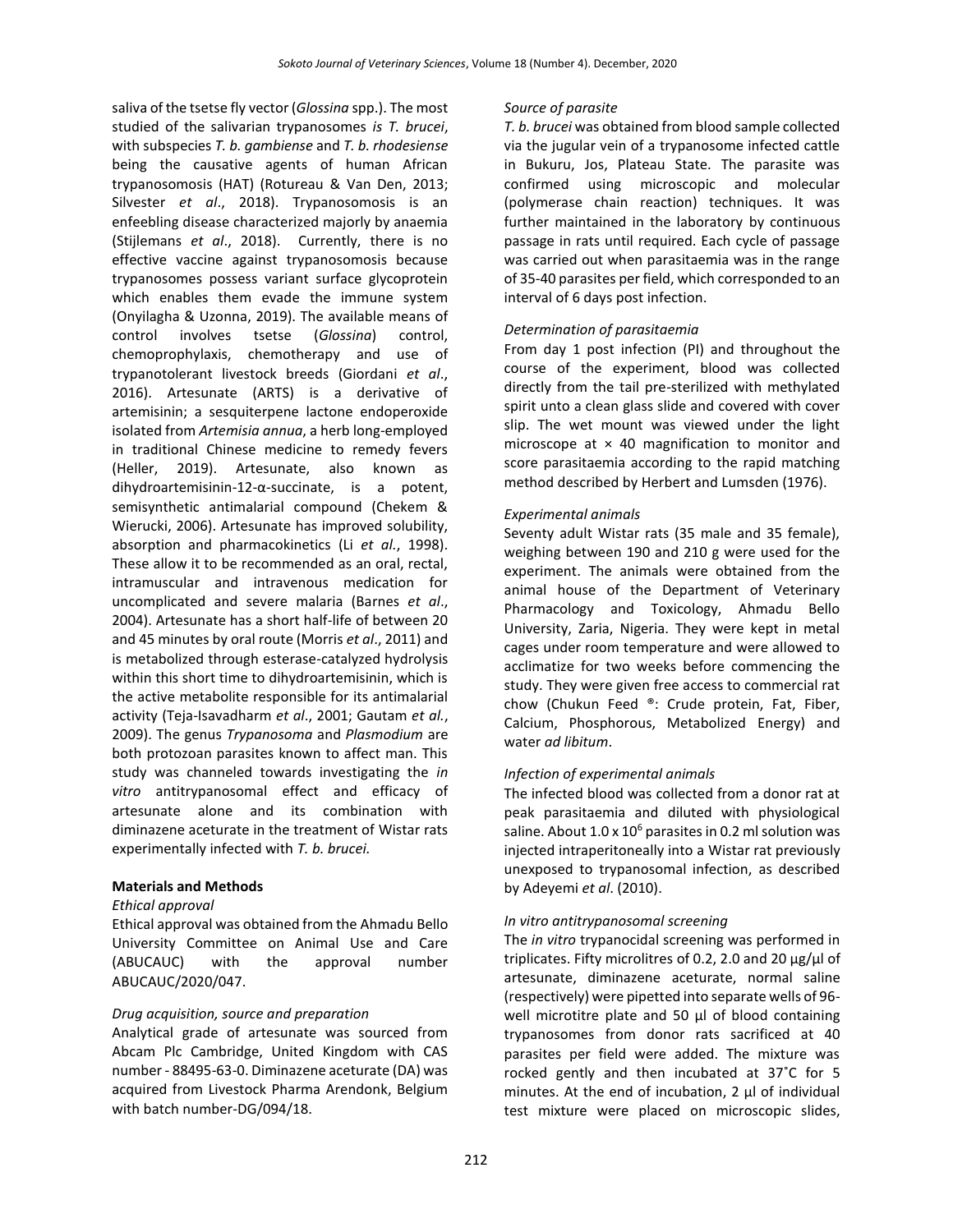covered with coverslips and observed under a light microscope at x 400 magnification. The parasites were observed at 10 minutes interval for death, rate of immobilization and/or any morphological alterations for a duration of 60 minutes. Cessation or reduction in motility of the parasites in treated blood compared to that of parasite-loaded control blood without drug served as antitrypanosomal activity, since motility constitutes a relatively reliable indicator of the viability of most zooflagellate parasites (Atawodi, 2005).

## *In vivo antitrypanosomal screening*

Seventy Wistar rats were randomly divided into seven groups of ten rats each (5 males and 5 females). Group I was the normal control (uninfected control); group II served as model control (infected and untreated). Groups III to VII were infected with *T. b. brucei* (10<sup>6</sup> trypanosomes/0.2 ml of blood) intraperitoneally. Eight days PI Wistar rats in group III were treated with diminazene aceturate (3.5 mg/kg) intramuscularly once, groups IV, V, VI were treated with artesunate 200, 100, 50 mg/kg orally for 5 consecutive days respectively, group VII was treated with artesunate 50 mg/kg orally and diminazene aceturate 1.75 mg/kg intramuscularly for 5 consecutive days respectively.

## *Determination of PCV, HB, MCV, MCHC, RBC and WBC counts*

Blood samples were collected in labelled sample bottles containing Ethylenediaminetetraacetic acid (EDTA) at four days interval for thirty-two days and processed for haematology. Thirty-two days PI, all Wistar rats were sacrificed by jugular venesection. Haematological parameters of packed cell volume (PCV), haemoglobin (Hb) concentration, red blood cell (RBC), differential leucocyte counts were

determined using Mindray automated haemotology analyzer (BC 3600, Germany) as described by Dacie & Lewis (1991). Erythrocytic indices of mean corpuscular volume (MCV), mean corpuscular haemoglobin (MCH) and mean corpuscular haemoglobin concentration (MCHC) were calculated from the values of PCV, Hb concentration and RBC count as described by Schalm *et al*. (1975).

## *Statistical analysis*

The non-parametric data for *in vitro* screening were analyzed using Kruskal-Wallis one-way analysis of variance (ANOVA) on ranks, followed by Dunn's test. For the *in vivo* study, data were presented as mean ± standard error of mean (SEM). Two-way ANOVA followed by Bonferroni post hoc test (using treatment and sex as factors) was used to analyze the data. GraphPad prism version 8.0.2 for windows (GraphPad software San Diego, California) was used with p < 0.05 considered statistically significant.

## **Results**

At 20  $\mu$ g/ $\mu$ l, there was complete cessation of motility (p < 0.001) by artesunate from 10 minutes of observation to 60 minutes when compared to diminazene aceturate where complete cessation of motility was observed by 30 minutes and normal saline that had very motile trypanosomes ( $P > 0.05$ ) throughout the observation (Table 1). At 2  $\mu$ g/ $\mu$ l, artesunate was observed to elicit complete cessation of trypanosome motility by 30 minutes when compared to diminazene aceturate that had complete cessation of motility by 50 minutes and normal saline that had very motile trypanosomes (p > 0.05) (Table 1). At 0.2  $\mu$ g/ $\mu$ l, artesunate exhibited significant difference ( $p < 0.01$ ) with moderately motile trypanosomes for the first 30 minutes of observation followed by slightly motile trypanosomes

| Time      |                    |                |                    |                                      |                            |         |                  |
|-----------|--------------------|----------------|--------------------|--------------------------------------|----------------------------|---------|------------------|
| (minutes) | Normal saline      |                |                    | Diminazene aceturate $(\mu g/\mu l)$ | Artesunate (µg/µl)         |         |                  |
|           |                    | 20             |                    | 0.2                                  | 20                         |         | 0.2              |
| 10        | $+++$ <sup>a</sup> | $++^b$         | $+++$ <sup>a</sup> | $+++$ <sup>a</sup>                   | $\overline{\phantom{a}}$ c | $+^d$   | $++^b$           |
| 20        | $+++a$             | $+^{\text{b}}$ | $++c$              | $+++$ <sup>a</sup>                   | _d                         | $+^{b}$ | $++c$            |
| 30        | $+++$ <sup>a</sup> | $\mathsf{b}$   | $++c$              | $+++a$                               | $\mathsf{b}$               | $_b$    | $++c$            |
| 40        | $+++$ <sup>a</sup> | $_b$           | $++c$              | $++c$                                | $_b$                       | $_b$    | $+d$             |
| 50        | $+++a$             | $\mathsf{b}$   | $\mathsf{b}$       | $++c$                                | $\mathsf{b}$               | $_b$    | $+d$             |
| 60        | $+++$ <sup>a</sup> | $_b$           | $\mathsf{b}$       | $++c$                                | $_b$                       | $_b$    | $+$ <sup>d</sup> |

**Table 1**: *In vitro* screening for antitrypanosomal efficacy

a, b, c, d Means with different superscript letters across rows are significantly different ( $^{a}P$  < 0.05,  $^{b}P$  < 0.01,  $^{c}P$  < 0.001). +++ = Very motile trypanosome, ++ = Moderately motile trypanosome, + = Slightly motile trypanosome, - = No viable (motile) trypanosome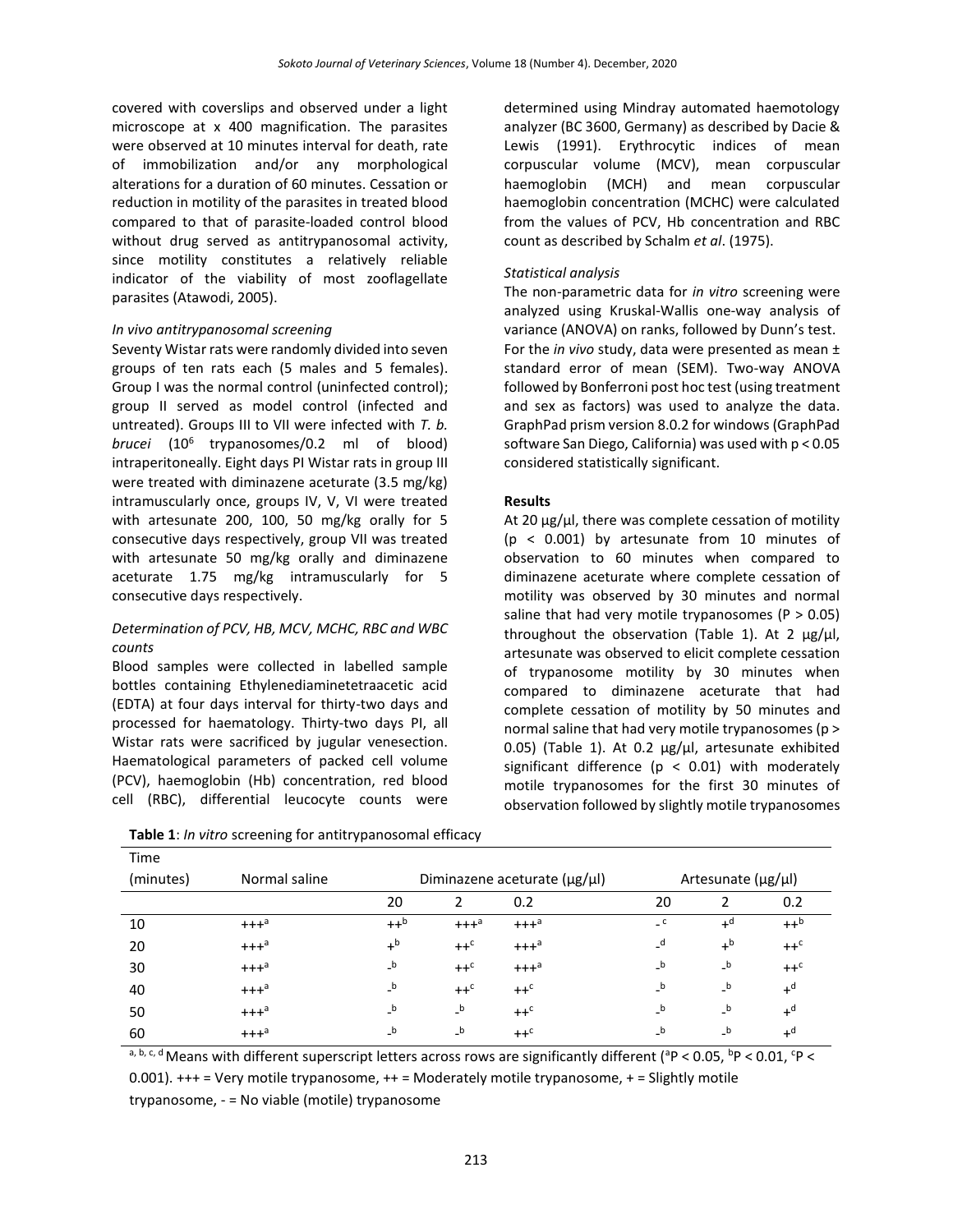by 40 to 60 minutes of observation when compared to diminazene aceturate that had no significant difference (p > 0.05) with normal saline from 10 to 30 minutes but had moderately motile trypanosomes for the rest of the observation period. Figure 1 shows the effect of treatment on mean survival rate of Wistar rats experimentally infected with *T. b. brucei.* There was no significant difference ( $p > 0.05$ ) in survival rate between groups I, III and VII (normal control, infected and treated with DA stat., infected and treated with combination of ARTS and DA, respectively). Significant differences (p < 0.05) were observed in the model control (infected/untreated), ARTS (200 mg/kg, 100 mg/kg and 50 mg/kg) groups when compared to the normal control group.

Figure 2 shows the effect of treatment on the level of parasitaemia in all the treatment groups. There was no significant (p > 0.05) difference between the sexes. All the groups that were infected showed presence of trypanosomes 4 days PI There was significant ( $p <$ 0.05) decline in the level of parasitaemia in groups III and VII when compared to groups II, IV, V and VI where elevated parasitaemia was observed in all rats and death was recorded. Decline in weights were observed in both infected



Figure 1: Effect of treatment with artesunate, diminazene aceturate on the mean survival rate of male and female Wistar rats experimentally infected with *T. b. brucei.*  $a, b, c$  Means with different superscript letters are significantly different P < 0.05, Values are expressed as mean ± SEM (n=10)

Key: NC = Normal control, MC = Model control, DA stat. = Diminazene aceturate once, ARTS = Artesunate, ARTS + DA = Artesunate and Diminazene aceturate



**Figure 2**: Effect of treatment on the level of parasitaemia in male and female Wistar rats experimentally infected with *T. b. brucei.* Values are expressed as mean ± SEM (n



**Figure 3**: Effect of treatment on weight of male and female Wistar rats experimentally infected with *T. b. brucei.* Values are expressed as mean ± SEM (n=5)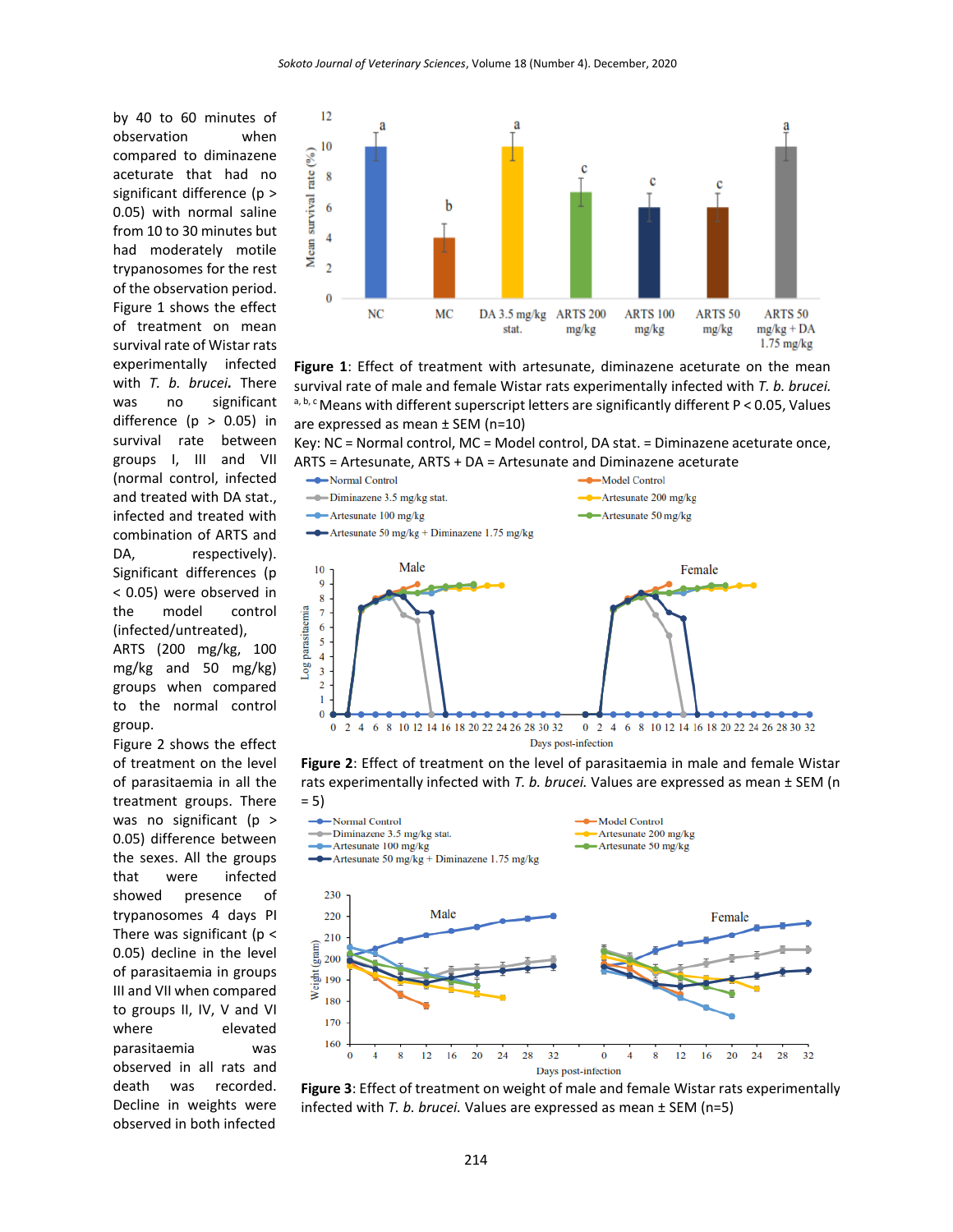male and female rats between days 0 and 8 PI However, by day 20 PI there was significant weight gain following treatment in groups III and VII when compared to groups II, IV, V and VI where the weights abated continuously. A significant increase in weight was seen throughout the study period in group I for both sexes (Figure 3).







**Figure 5**: Effect of treatment on packed cell volume of male and female Wistar rats experimentally infected with *T. b. brucei.* Values are expressed as mean ± SEM (n=5)



**Figure 6**: Effect of treatment on haemoglobin concentration of male and female Wistar rats experimentally infected with *T. b. brucei.* Values are expressed as mean ± SEM (n=5)

Irregular patterns of rectal temperature were observed in all the infected groups of both sexes with significant difference ( $p < 0.05$ ) observed in all the groups when compared to uninfected control. Following drug intervention, groups III and VII had their temperature returned to pre-infection value.

The increase in temperature was seen to correlate

with increased parasitaemia (Figure 4). Significant decrease was recorded in the PCV of Wistar rats in all the infected groups between days 0 and 8 PI in both sexes when compared with values obtained in group I (uninfected control). Significant ( $p <$ 0.05) increases to preinfection values were observed in groups III and VII when compared to groups II, IV, V, VI where a continuous decline in the PCV was observed till all rats in the groups died of the infection (Figure 5). Decrease in the HB concentration was observed in all groups between days 0 and 8 PI in both sexes when compared with group I (uninfected control), Following treatment, HB concentration declined significantly ( $p < 0.05$ ) till all rats in the groups II, IV,V, VI died while significant increase (p < 0.05) to pre-infection values was recorded in groups III and VII when compared to group I (Figure 6). Figure 7 shows the effect

of treatment on RBC count. Significant decrease ( $p < 0.05$ ) was recorded in RBC count of the infected groups between days 0 and 8 PI in both sexes when compared to group I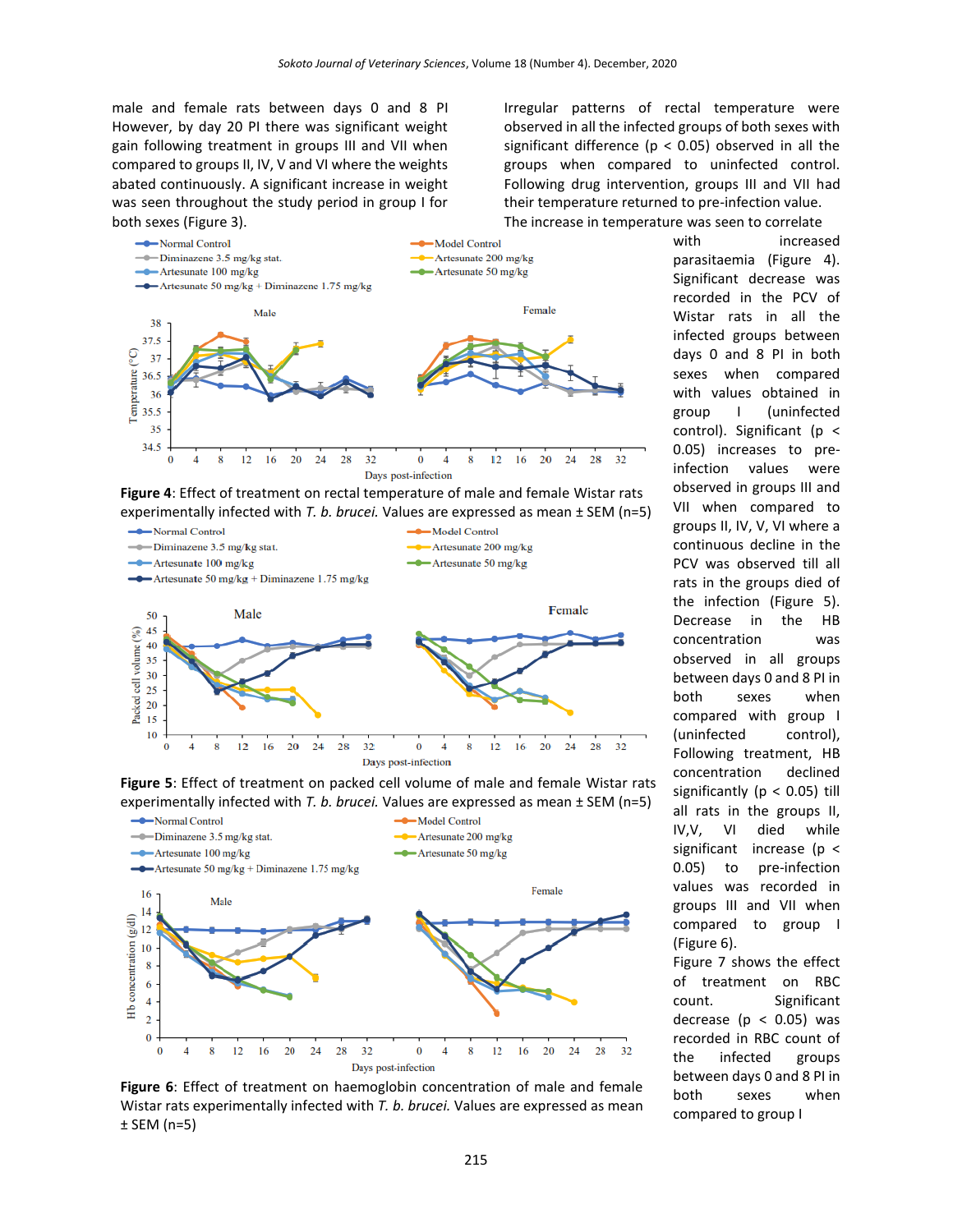(uninfected control). Significant (p < 0.05) increase to pre-infection values following treatment was seen in groups III and VII when compared to groups II, IV, V, VI where a continuous decline in the RBC count was observed. The effect of treatment on mean corpuscular volume is represented in Figure 8. The MCV of the Wistar rats in group II decreased significantly (p < 0.05), when compared to the values obtained in groups I, III and VII respectively. There was a significant ( $p <$ 0.05) increase in the MCV of Wistar rats following treatment in groups III and VI when compared with group II. The MCHC of group II was significantly ( $p < 0.05$ ) lower than that of groups I, III and VII. There was significant elevation observed in MCHC following decline between days 0 and 8 in the treatment groups that recovered from the infection when compared to groups II, IV, V, and VI where reduced MCHC values were recorded and the rats died (Figure 9).

Between days 0 and 8 PI, significant decline in WBC count of rats was recorded in all the infected groups when compared with group I (uninfected control), However, continuous decline in the WBC count was observed till all rats in groups II, IV, V and VI died on days 12, 24 and 20 respectively. WBC count in Groups III and VII increased significantly (p < 0.05) when



**Figure 7**: Effect of treatment on red blood cell count of male and female Wistar rats experimentally infected with *T. b. brucei.* Values are expressed as mean ± SEM (n=5)



**Figure 8**: Effect of treatment with on mean corpuscular volume of male and female Wistar rats experimentally infected with *T. b. brucei.* Values are expressed as mean



**Figure 9**: Effect of treatment on mean corpuscular haemoglobin concentration of male and female Wistar rats experimentally infected with *T. b. brucei.* Values are expressed as mean ± SEM (n=5)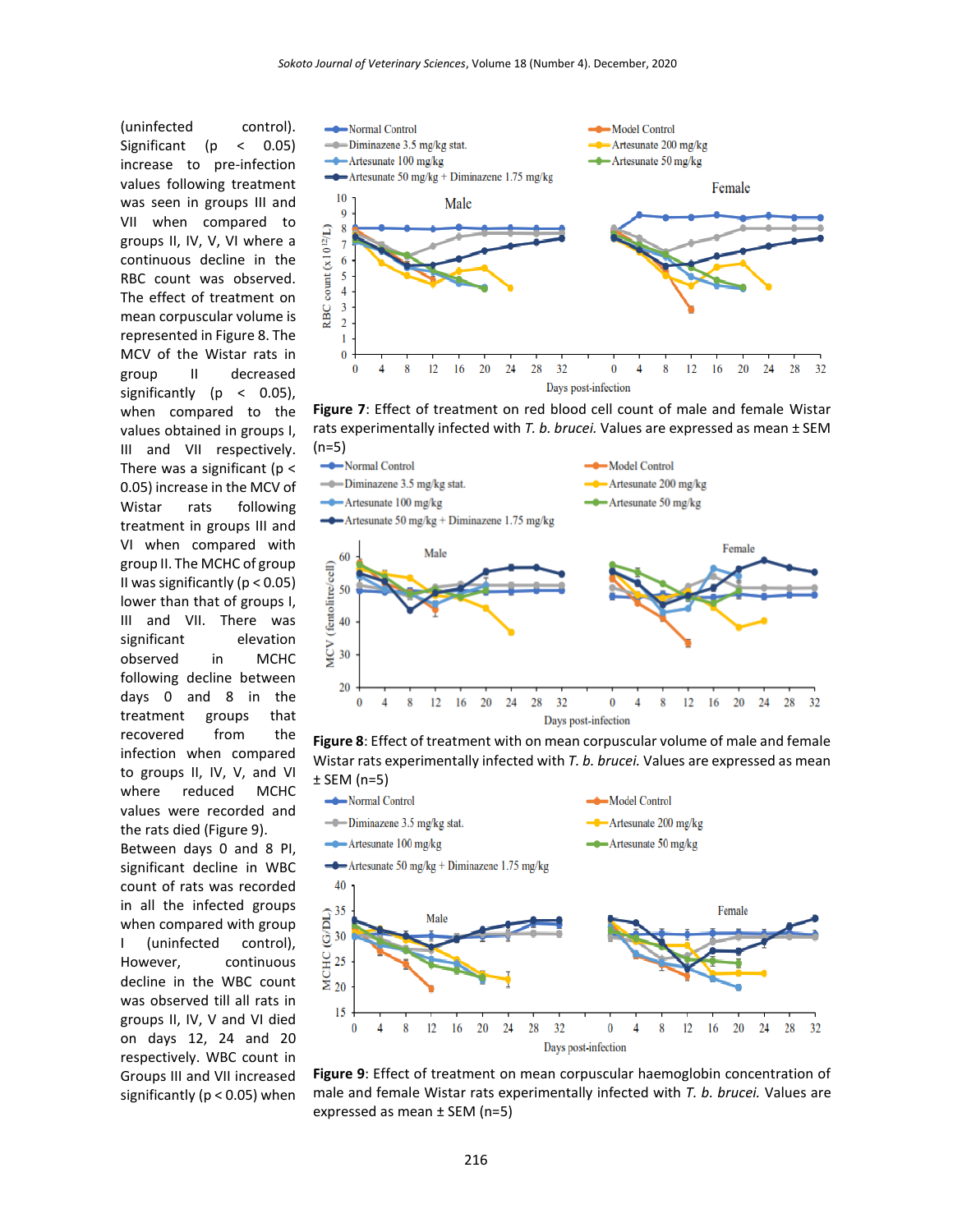compared to other groups (Figure 10).

#### **Discussion**

Trypanosomosis is a constraint to livestock development in sub-Saharan Africa with estimated direct annual losses to producers and consumers exceeding US\$4.5 billion (Simukoko *et al.*, 2007, Yaro *et al*., 2016). This study investigated *in vitro* and *in vivo* antitrypanosomal effect of artesunate alone and in combination with diminazene aceturate in



**Figure 10**: Effect of treatment on white blood cell count of male and female Wistar rats experimentally infected with *T. b. brucei.* Values are expressed as mean ± SEM (n=5)

Wistar rats experimentally infected with *T. b. brucei*. *In vitro*, immobilization of trypanosomes was observed to be dependent on the concentration of the test drugs when compared to controls. This is in agreement with the findings of Mishina *et al*. (2007) who reported *in vitro* inhibition of *Trypanosoma cruzi* and *Trypanosoma brucei rhodesiense* using artemisinin. Nibret & Wink (2010) also reported *in vitro* antitrypanosomal activity against *T. b. brucei* using four Ethiopian *Artesmia spp* extracts. The cessation of trypanosome motility seen in this study may be attributed to the inhibition of sarcoendoplasmic reticulum calcium ATPase (SERCA) by inhibiting H<sup>+</sup> /K<sup>+</sup> ATPase (Krishna *et al*., 2004).

Four days PI, the Wistar rats were observed to be parasitaemic. Clinical signs such as weakness, huddling, pale ocular membrane, anorexia, weight loss and death were observed in the untreated group. The signs were milder in the treated groups. The prepatent period of four days seen in rats in this study agrees with the works of Kobo *et al*. (2014) and Erin *et al*. (2020) in rats. Administration of artesunate alone slightly suppressed the level of parasitaemia resulting from *T. b. brucei* in the rats studied but failed to clear the trypanosomes completely from peripheral circulation. However, it succeeded in prolonging the survival rate of the rats in groups IV, V and VI when compared with the duration in the infected and untreated rats (group II). Artesunate when used alone, was not efficacious because of the oral route of administration used in the study and the short half-life of the drug (Morris *et al*., 2011). The combination of artesunate with half the standard dose of diminazene aceturate appeared to be

effective by clearing trypanosomes from the systemic circulation and decreased clinical signs. We postulated synergism between the two drugs in achieving therapy. In trypanosomosis, anaemia, pyrexia and decreased appetite are factors that result in body weight decline (Desquesnes *et al*., 2013). In this study, the infected and untreated Wistar rats experienced severe muscle protein degeneration, pyrexia, resulting in loss of body weight (Chaparro & Suchdev, 2019). The pyrexia development in trypanosomosis is due to pyrogens as a result of trypanosomes, migrating from the systemic circulation to the brain where they affect the body's thermoregulation (Dinarello & Gelfand, 2005). Elevated temperature in this study was seen to correlate with increased parasitaemia. The PCV in the *T. b. brucei*-infected Wistar rats declined significantly, as observed in this study. The severity of anaemia is often characterized by a decline in the PCV, which is considered a major indicator of the nature of the infection (Viana, 2011; Chaparro & Suchdev, 2019). Reactive oxygen species generated by trypanosomes destroy membranes of red blood cells, inducing oxidation which results in haemolysis (Stijlemans *et al*., 2018).

The administration of artesunate and diminazene aceturate in combination ameliorated the anaemia seen in this study by inhibiting the parasites from causing further damage. Hence, the return to preinfection values seen in the treated groups. This could occur by reducing the proliferating parasite load, neutralizing the toxic metabolites produced by trypanosomes or scavenging the trypanosome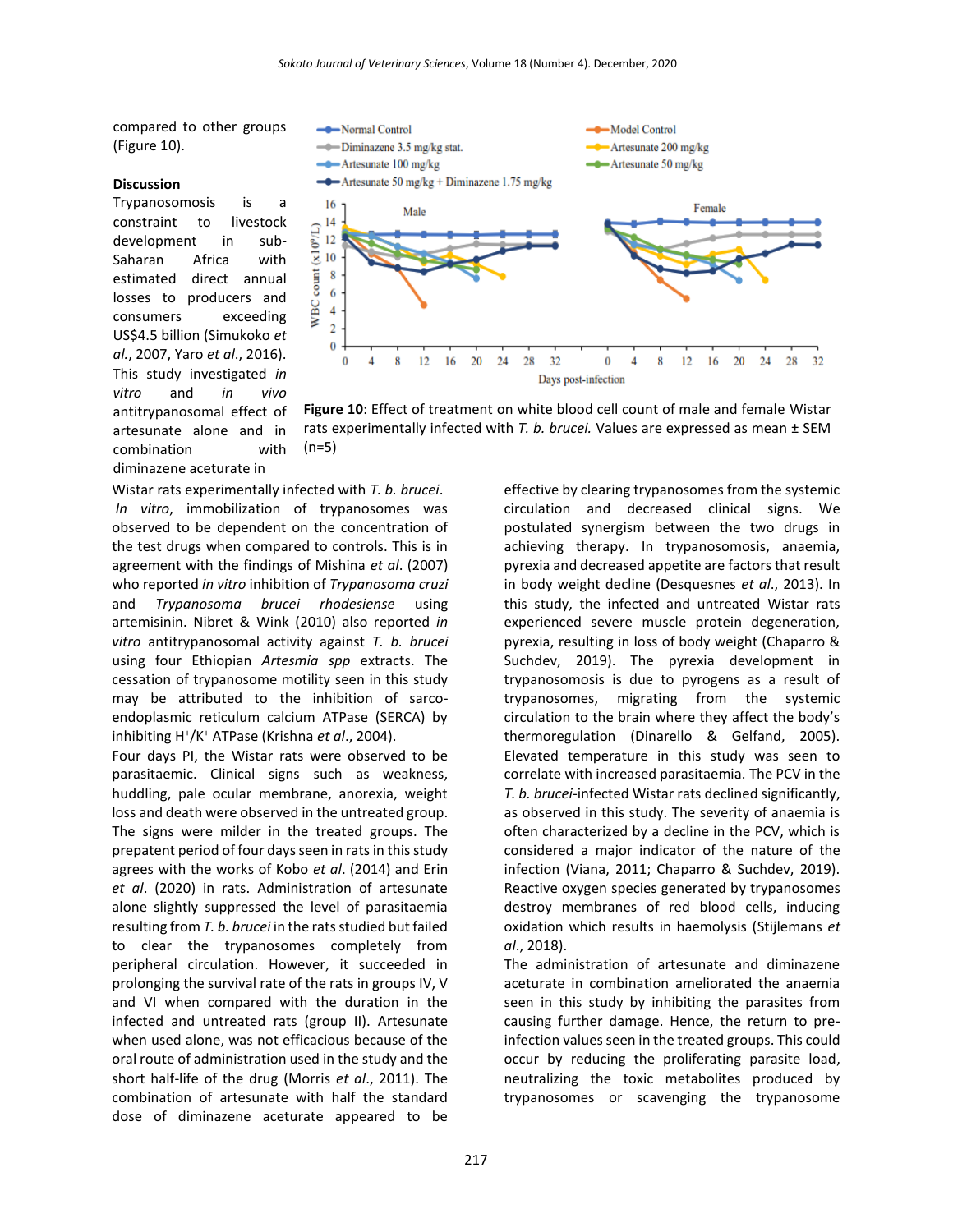associated free radicals (Karori *et al*., 2008; Feyera *et al*., 2014).

Erythrocytic index is a major technique used when categorizing anaemia. In this study, there was a significant decrease in MCV and MCHC in the infected and untreated Wistar rat group which agrees with the previous findings of Kagira *et al.* (2006) and Kobo *et al*. (2014). However, the result of this study disagrees with the findings of Omotainse *et al*. (2016) in rabbits infected with *Trypanosoma brucei*. Microcytic hypochromic anaemia was observed in this study and it has been reported to be associated with deficiency of iron. It is possible that during infection, failure of iron fusing into RBC progenitors, even in the presence of sufficient iron storage, may precipitate the development of microcytic hypochromic anaemia. Also, inefficient recovery of iron from phagocytized RBC may also lead to iron deficiency in the body. The significant decrease in WBC counts observed in the infected and untreated group by day 12 was below the normal range when compared to the treated groups and uninfected control. This is not in agreement with the work of Sulaiman & Adeyemi (2010) who reported an increase in WBC, lymphocytes and neutrophils in rats infected with *T. b. brucei* but agrees with that of Kobo *et al*. (2014). Leucopenia observed in the infected rats was attributed to factors such as variable surface antigen of the trypanosomes, bone marrow depression of their production and immunosuppressive actions of trypanosomes in the body (Happi *et al*., 2012). The relative increase by day 24 in WBC count in the group treated with the combination of artesunate and diminazene aceturate is apparent of defense against leucopenia caused by T*. b. brucei*. This study demonstrated the *in vitro* and *in vivo* antitrypanosomal effect of artesunate alone and in combination with diminazene aceturate, thus, suggesting potential as alternative in the treatment of trypanosomosis.

## **Acknowledgement**

We thank Mr. Dennis Otie of Department of Veterinary Pharmacology and Toxicology A.B.U. Zaria, for his technical expertise and assistance in conducting this research.

## **Conflict of interest**

The authors declare no conflict of interest.

#### **References**

Adeyemi OO, Akindele AJ, Yemitan OK, Aigbe FR & Fagbo FI (2010). Anticonvulsant, anxiolytic and sedative activities of the aqueous root extract of *Securidaca longepedunculata* (Fresen). *Journal of Ethnopharmacology*, **130**(2): 191- 195.

- Atawodi SE (2005). Comparative *in vitro* trypanocidal activities of petroleum ether, chloroform, methanol and aqueous extracts of some Nigerian savannah plants. *African Journal of Biotechnology*, **4**(2): 177-182.
- Barnes KI, Mwenechanya J, Tembo M, Mcllleron H, Folb PI, Ribeiro I & Molyneux ME (2004). Efficacy of rectal artesunate compared with parenteral quinine in initial treatment of moderately severe malaria in African children and adults: A randomised study. *The Lancet*, **363**(9421): 1598-1605.
- Büscher P, Cecchi G, Jamonneau V & Priotto G (2017). Human African trypanosomiasis. *The Lancet*, **390**(10110): 2397-2409.
- Chaparro CM & Suchdev PS (2019). Anemia epidemiology, pathophysiology, and etiology in low-and middle-income countries. *Annals of the New York Academy of Sciences*, **1450**(1): 15.
- Chekem L & Wierucki S (2006) Extraction of artemisinin and synthesis of its derivates artesunate and artemether. *Medicine Tropicale (Mars)*, **66**(6): 602-605.
- Dacie JV & Lewis SM (1991). Practical Textbook of Haematology, seventh edition, Edinburgh. *Church Livingstone*, Pp 59-78.
- Desquesnes M, Holzmuller P, Lai DH, Dargantes A, Lun ZR & Jittaplapong S (2013). *Trypanosoma evansi* and surra: A review and perspectives on origin, history, distribution, taxonomy, morphology, hosts, and pathogenic effects. *BioMed Research International*, doi.10.1155/2013/194176.
- Dinarello CA & Gelfand JA (2005). Fever and Hyperthermia. In: *Harrison's Principles of Internal Medicine* (DL Kasper, E Braunwald, AS Fauci, SL Hauser, DL Longo, JL Jameson, editors). McGraw-Hill., New York. Pp 104– 108.
- Erin PJ, Orakpoghenor O, Sani NA, Adeke JT, Atata JA, Adamu S & Esievo KAN (2020). Effects of acute experimental *Trypanosoma brucei brucei* infections on serum super oxide dismutase activities in relations to development of parasitaemia, anaemia and leucopenia in Wistar rats. *Comparative Clinical Pathology*, **29**(2): 311-316.
- Feyera T, Terefe G & Shibeshi W (2014). Evaluation of in vivo antitrypanosomal activity of crude extracts of *Artemisia abyssinica* against a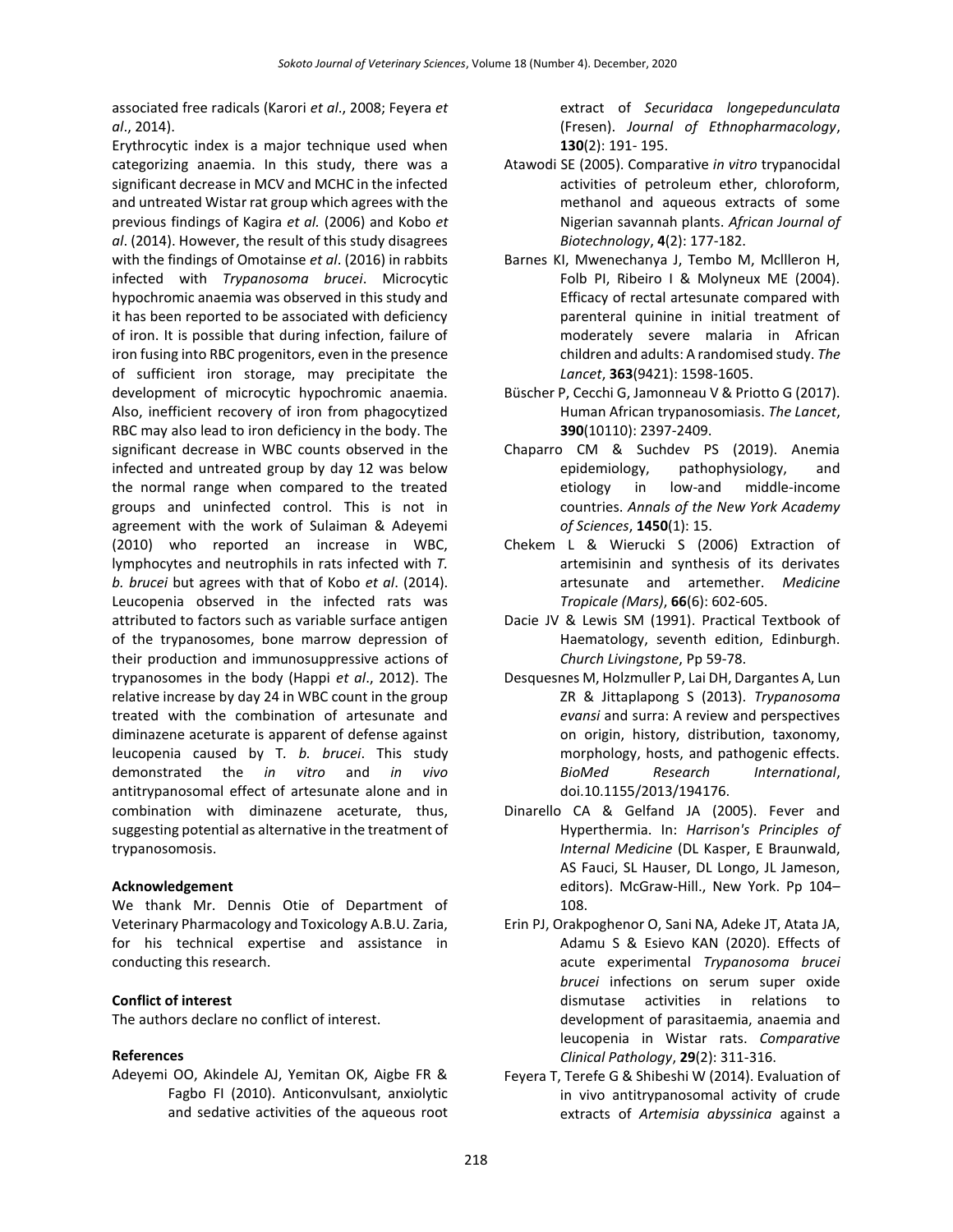*Trypanosoma congolense* isolate. *BMC Complementary and Alternative Medicine*, doi.org/10.1186/1472-6882-14-117**.**

- Gautam A, Ahmed T, Batra V & Paliwal J (2009). Pharmacokinetics and pharmacodynamics of endoperoxide antimalarials. *Current Drug Metabolism*, **10**(3): 289-306.
- Giordani F, Morrison LJ, Rowan TG, De Koning HP & Barrett MP (2016). The animal trypanosomiases and their chemotherapy: A review. *Parasitology*, **143**(14): 1862-1889.
- Happi AN, Milner DA & Anti RE (2012). Blood and tissue leukocyte apoptosis in *Trypanosoma brucei* infected rats. *Journal of Neuroparasitology*, **3**: 1-10.
- Heller LE (2019). Investigating the Mechanism of Action of Artemisinin Antimalarials and the Role of Ferriprotoporphyrin IX Heme. Doctoral dissertation, Department of Chemistry, Faculty of the Graduate School of Arts and Sciences of Georgetown University. Pp 54-67.
- Herbert WJ & Lumsden WHR (1976). *Trypanosoma brucei*: A rapid "matching" method for estimating the host's parasitemia. *Experimental Parasitology*, **40**(3): 427-431.
- Kagira JM, Thuita JK, Ngotho M, Mdachi R, Mwangangi DM & Ndung'u JM (2006). Haematology of experimental *Trypanosoma brucei rhodesiense* infection in vervet monkeys. *African Journal of Health Sciences*, **13**(3): 59-65.
- Karori SM, Ngure RM, Wachira FN, Wanyoko JK & Mwangi JN (2008). Different types of tea products attenuate inflammation induced in *Trypanosoma brucei* infected mice. *Parasitology International*, **57**(3): 325-333.
- Kobo PI, Ayo JO, Tagang A, Zezi AU & Maikai VA (2014). Haematological changes in *trypanosoma brucei brucei* infected wistar rats treated with a flavonoid mixture and/or diminazene aceturate. *Biology and Medicine*, doi.10.4172/0974-8369.1000213.
- Krishna S, Uhlemann AC & Haynes RK (2004). Artemisinins: Mechanisms of action and potential for resistance. *Drug Resistance Updates*, **7**(4-5): 233-244.
- LI QG, Peggins JO, Fleckenstein LL, Masonic K, Heiffer, MH & Brewer TG (1998). The pharmacokinetics and bioavailability of dihydroartemisinin, arteether, artemether, artesunic acid and artelinic acid in rats. *Journal of Pharmacy and Pharmacology*, **50**(2): 173-182.
- Mishina YV, Krishna S, Haynes RK & Meade JC (2007). Artemisinins inhibit *Trypanosoma cruzi* and *Trypanosoma brucei rhodesiense in vitro* growth. *Antimicrobial Agents and Chemotherapy*, **51**(5): 1852-1854.
- Morris CA, Onyamboko MA, Capparelli E, Koch MA, Atibu J, Lokomba V & Bose C (2011). Population pharmacokinetics of artesunate and dihydroartemisinin in pregnant and nonpregnant women with malaria. *Malaria Journal*, **10**(1): 114.
- Nibret E & Wink M (2010). Volatile components of four Ethiopian *Artemisia* species extracts and their *in vitro* antitrypanosomal and cytotoxic activities. *Phytomedicine*, **17**(5): 369-374.
- Omotainse OS, Akpavie S, Ajayi OL & Otesile EB (2016). Blood tumour necrosis factor-α and the pathogenesis of anaemia in *Trypanosoma brucei* infected rabbits. *Sokoto Journal of Veterinary Sciences*, **14**(2): 1-7.
- Onyilagha C & Uzonna JE (2019). Host Immune Responses and Immune Evasion Strategies in African trypanosomiasis. *Frontiers in Immunology*,

doi.10.3389/fimmu.2019.02738.

- Rotureau B & Van Den Abbeele J (2013). Through the dark continent: African trypanosome development in the tsetse fly. *Frontiers in Cellular and Infection Microbiology*, doi.10.3389/fcimb.2013.00053.
- Schalm OW, Jain NC & Carroll EJ (1975). *Veterinary Hematology*. Third edition. Lea and Febiger. Pp 422.
- Silvester E, Ivens A & Matthews KR (2018). A gene expression comparison of *Trypanosoma brucei* and *Trypanosoma congolense* in the bloodstream of the mammalian host reveals species-specific adaptations to densitydependent development. *PLoS Neglected Tropical Diseases*, **12**(10): e0006863.
- Simukoko H, Marcotty T, Phiri I, Geysen D, Vercruysse J & Van den Bossche P (2007). The comparative role of cattle, goats and pigs in the epidemiology of livestock trypanosomiasis on the plateau of eastern Zambia. *Veterinary Parasitology*, **147**(3-4): 231-238.
- Stijlemans B, De Baetselier P, Magez S, Van Ginderachter JA & De Trez C (2018). African trypanosomiasis-associated anemia: the contribution of the interplay between parasites and the mononuclear phagocyte